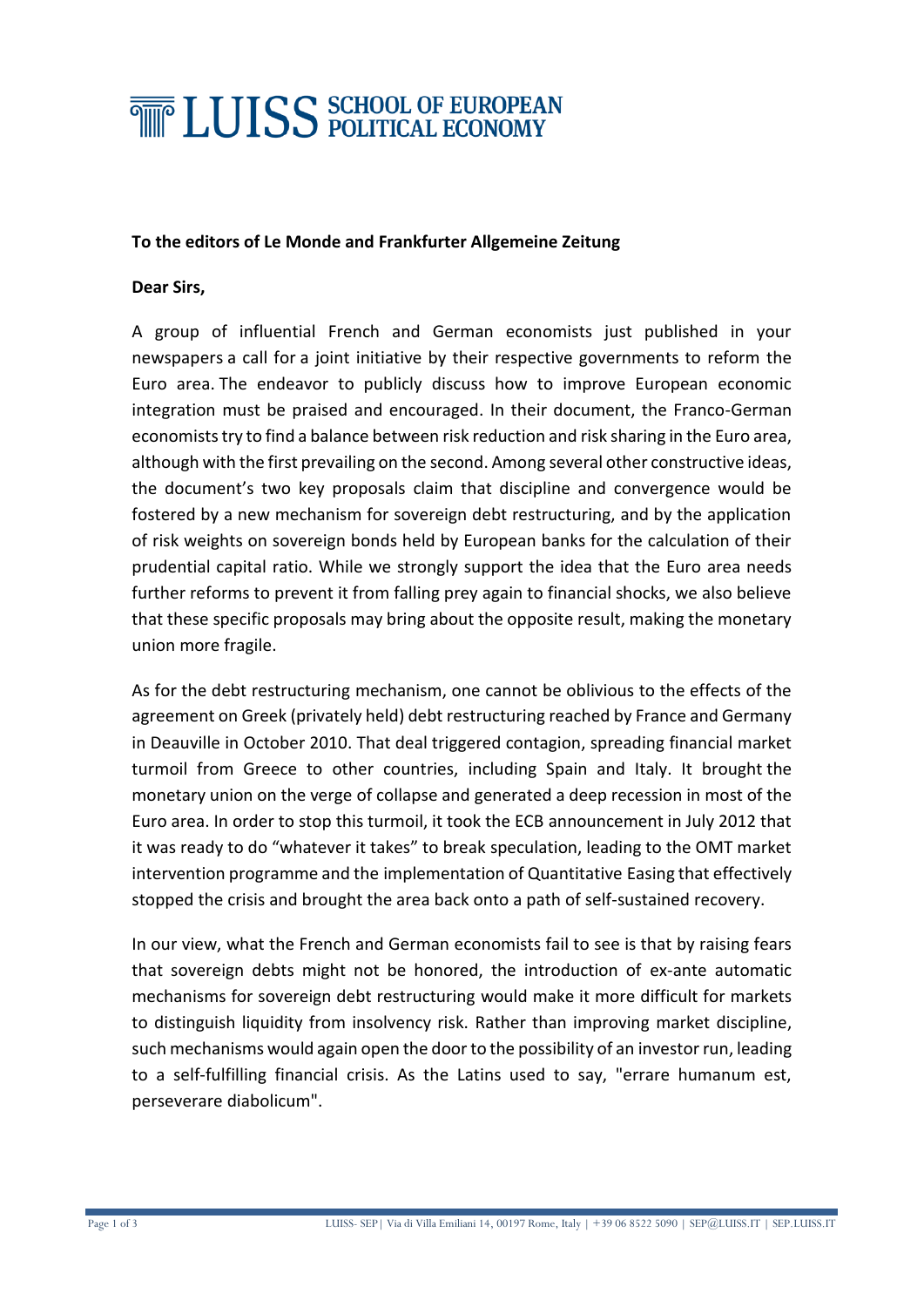# **THE LUISS SCHOOL OF EUROPEAN**

The second proposal - to introduce positive risk weights on sovereign bonds issued by Euro-area members in the calculation of banks' capital requirements - seems equally counterproductive, and, indeed, has already been rejected by all countries outside the Euro area within the Financial Stability Board. Rather than making banks safer and preventing contagion, this proposal may, in fact, exacerbate financial fragmentation. The reason is that in the absence of an ultimate Euro-area fiscal backstop against massive liquidity runs and of a safe asset of common reference for the management of banks' liquidity, banks' borrowing costs will inevitably be linked to those of their sovereign. A risk weight on national sovereigns held by the banks may aggravate fragmentation by reinforcing the perverse link between government debt and banks' balance sheets, depriving banks of the instrument needed to manage their liquidity.

In sum, the proposals contained in the document by the French and German economists do not offer a workable solution for the completion of the monetary and banking union, and could very well increase the risk of idiosyncratic shocks that endanger its survival. Such measures run counter to the massive empirical evidence gathered by the profession on the causes of the financial crisis in 2011-12, showing how in a world with multiple equilibria, misguided policies can push the economy into a 'bad equilibrium', destabilize financial markets and perhaps again push the Euro area to the brink.

A reflection by economists on the future of the Euro area is welcome and overdue, and we are more than willing to contribute to this endeavor. However, any workable solution presupposes the identification of some appropriate combination of risk reduction and risk sharing measures apt to reassure investors in financial markets against the reemergence of asymmetric shocks hitting more fragile countries and by doing so endangering the integrity of the monetary union. The establishment of cross-border deposit insurance and adequate fiscal back-stops for both the on-going Resolution Fund and the future Deposit Insurance Fund – possibly enabling the ESM to issue its own liabilities to that end – must go in parallel with appropriate and non-destabilizing policies in order to bring down both the debt-to-GDP ratios and sovereign exposure of banks in the most fragile countries.

**We would be delighted if you could publish our dissenting views on the French and German economists proposals.** 

#### **With best regards,**

Carlo Bastasin – Senior Fellow SEP-LUISS, Brookings Institution

Pierpaolo Benigno – Professor of Economics LUISS, Senior Fellow SEP-LUISS

Marcello Messori – Professor of Economics LUISS, Director SEP-LUISS